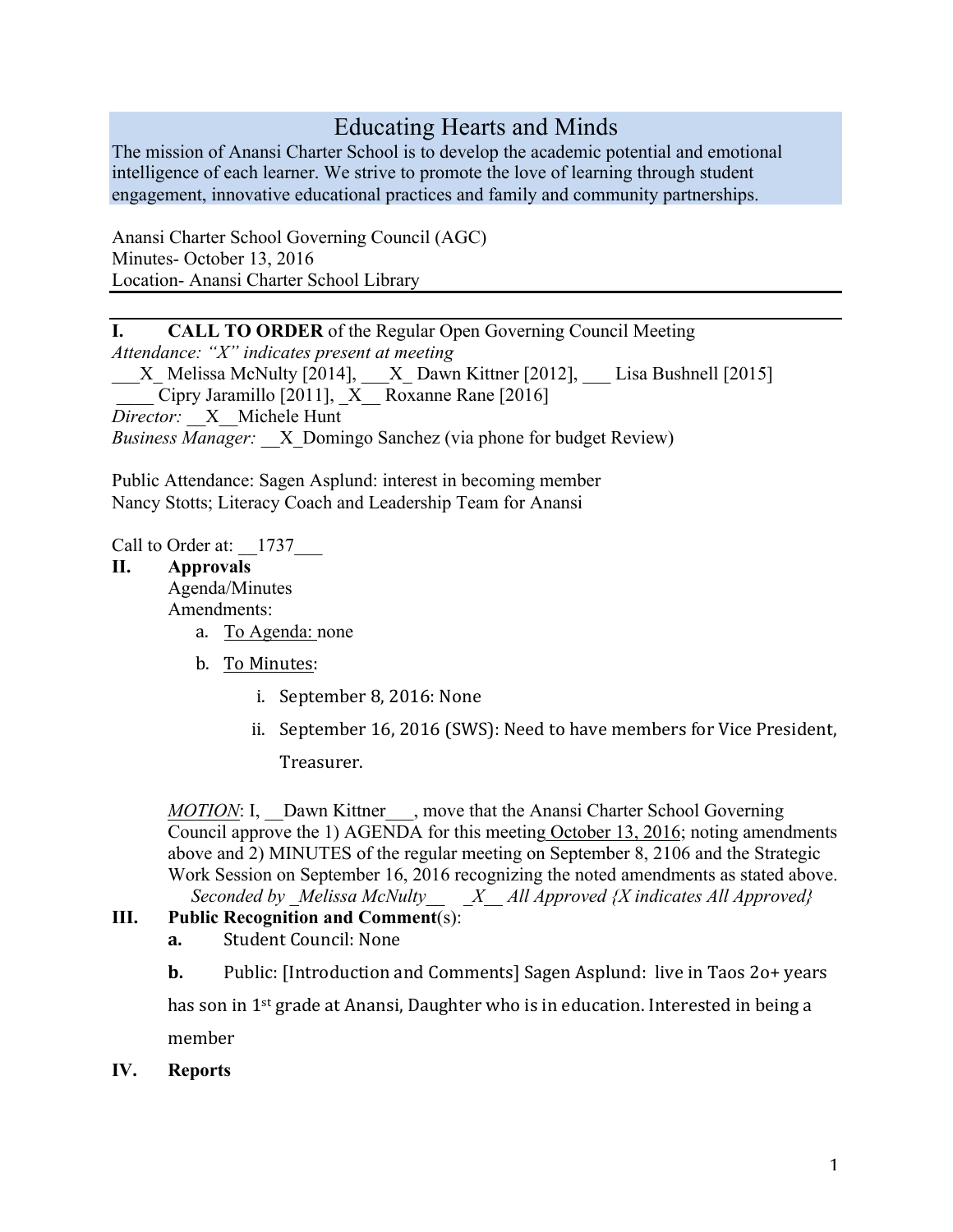**a.** Leadership Team: Presented by *Nancy Stotts*: (verbal and written)  $3^{rd}$ -5<sup>th</sup> Effectiveness in written in English, LA, and Math; K-2 team increase growth in  $I - I$ station which replaced Dibbles; Special Ed: Specialized lesson plan for differentiation; 6-7th Development of ELA/SS curriculum; 8th grade: Student behavior in correlation of achievement. Fun things: 3<sup>rd</sup> grade-Word trees and Continent pumpkins; 4th grade NM research and presentation projects;  $5<sup>th</sup>$  grade explore mini biographies; K-2; NM Studies field trip to Taos pueblo and Millicent Rogers Museums; Celebration of Learning November  $17<sup>th</sup>$  adding Bee awareness with NM history/learning

**b.** Financial Report-Presented by Michele Hunt and Domingo Sanchez via phone

i. Budget Review: Budget cut by  $\sim$  \$23,000 for school year, concerns related to special education. SB9 money from IT costs. Domingo Sanchez to meet in November at Board meeting.

ii. BARs: Budget Adjustment Requests (action) Cash Transfer of \$25,716.89 and BAR #s  $-$  7, 8, 9, 10, & 11 used for fixes, Bar 5 presented to show the movement from last month, BAR 6 did not receive yet

*MOTION*: I, Dawn Kittner , move that the Anansi Charter School Governing Council approve Cash Transfer of  $$25,716.89$  BAR(s) number  $7 - 11$ . *Seconded by \_\_Roxanne Rane\_\_ \_X\_\_ All Approved {X indicates All Approved}*

iii. Audit Committee: presented by Michele Hunt, Audit complete within 5 days occurred at school site. Will be some findings but not many.

From last audit: a board member needs to sign director travel expenses.

## **c.** Director's Report presented by Michele Hunt (verbal report/written report)

- i. Lease Assistance Grant, Status of LWOP
- ii. Research Summary of After School Options
- iii. Teacher Observation Plan
- iv. Short Cycle Assessment Data
- v. Director's PDP Table to Executive Session for November meeting

#### **d.** Council Committee Reports

i. Finance and Audit [Established meeting time | Melissa McNulty and Dawn Kittner. Report presented by No report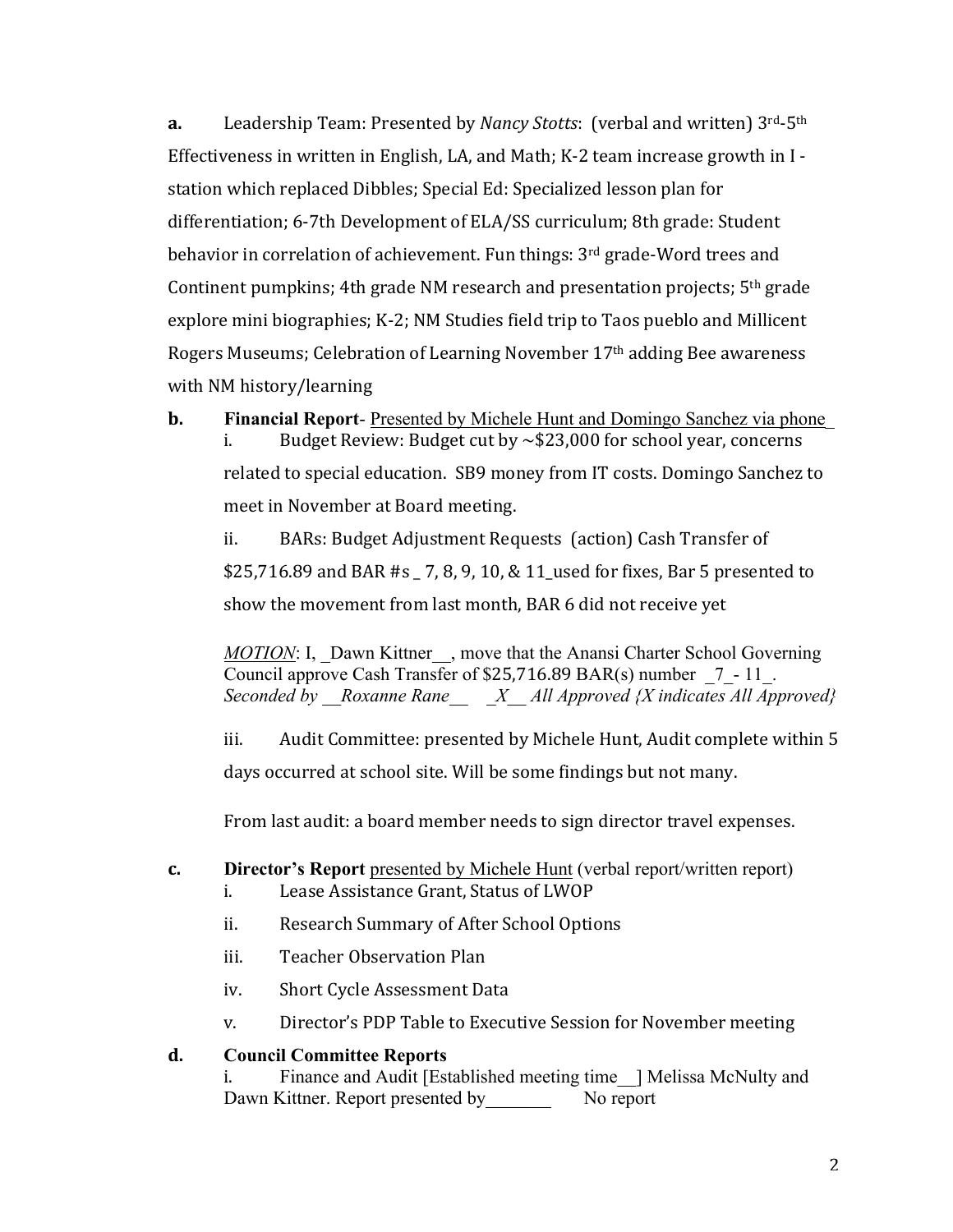a) Financial meeting on Oct  $21<sup>st</sup>$  in morning: Melissa, Roxanne, Michele and Domingo to attend. Andy Jones and Sagen Asplund to attend for in-service on ACS Budget

ii. Facility and Program [Established meeting time\_\_\_\_]: Sagen Asplund (F), Cipry Jaramillo (P) Presented by

a) Sagen Asplund (public) for facility: see written report

b) Cipry Jaramillo: no report for Program

iii. Council Development [Established meeting time 1: Roxanne Rane, Lisa Bushnell, and Melissa McNulty. Presented by \_\_\_\_\_\_

a) Social Services Program Development: Social Services Program Development on hold until later in the year

iv. School Advocacy [Established meeting time\_\_\_\_\_\_\_]: Roxanne Rane and Andy Jones Presented by Andy Jones

a) Establish strategy/ research for upcoming session.

b) Reach out to smaller school systems, Charter school days during session, and report findings at November meeting.

c) Discuss a finite project with parents to do during legislative session

d) Special Session; comment by Michele Hunt. Unit value decreased

to \$3,980/student. Decrease in budget of \$23,000 for current school year.

e) Ask for a lettering campaign to present to the representatives to discuss how the decrease in budget effects small schools. Need in October/November before session starts. Perhaps during Celebration of Learning November  $17<sup>th</sup>$ 

v. Parent Advisory (FAC) [Established meeting time [: Melissa] McNulty. Report presented by Melissa McNulty

a) Suggestion to have Friends of Anansi to Update Vision and Mission

b) Provide teachers with a 50/gift card for class supplies

- c) Launching Art card forms
- d) Attend a staff meeting to rebuild relationship
- e) Create print to present to representatives

f) Truffles: create team of 4 parents – 2 for sales, 2 for assembly-Sagen interested in helping

g) K-2<sup>nd</sup> winter sport reduction, teachers concern for meeting class eduction needs

vi. Web Coordinator [Established meeting time\_TBD\_]: Andy Jones

a) Dawn Kittner reported off to Andy Jones for the project see written report

b) Photographer for Student yearbook perhaps use for website, pull photos from photographer parents for website.

## V. New Business

**a.** Approve new GC members (action): New members: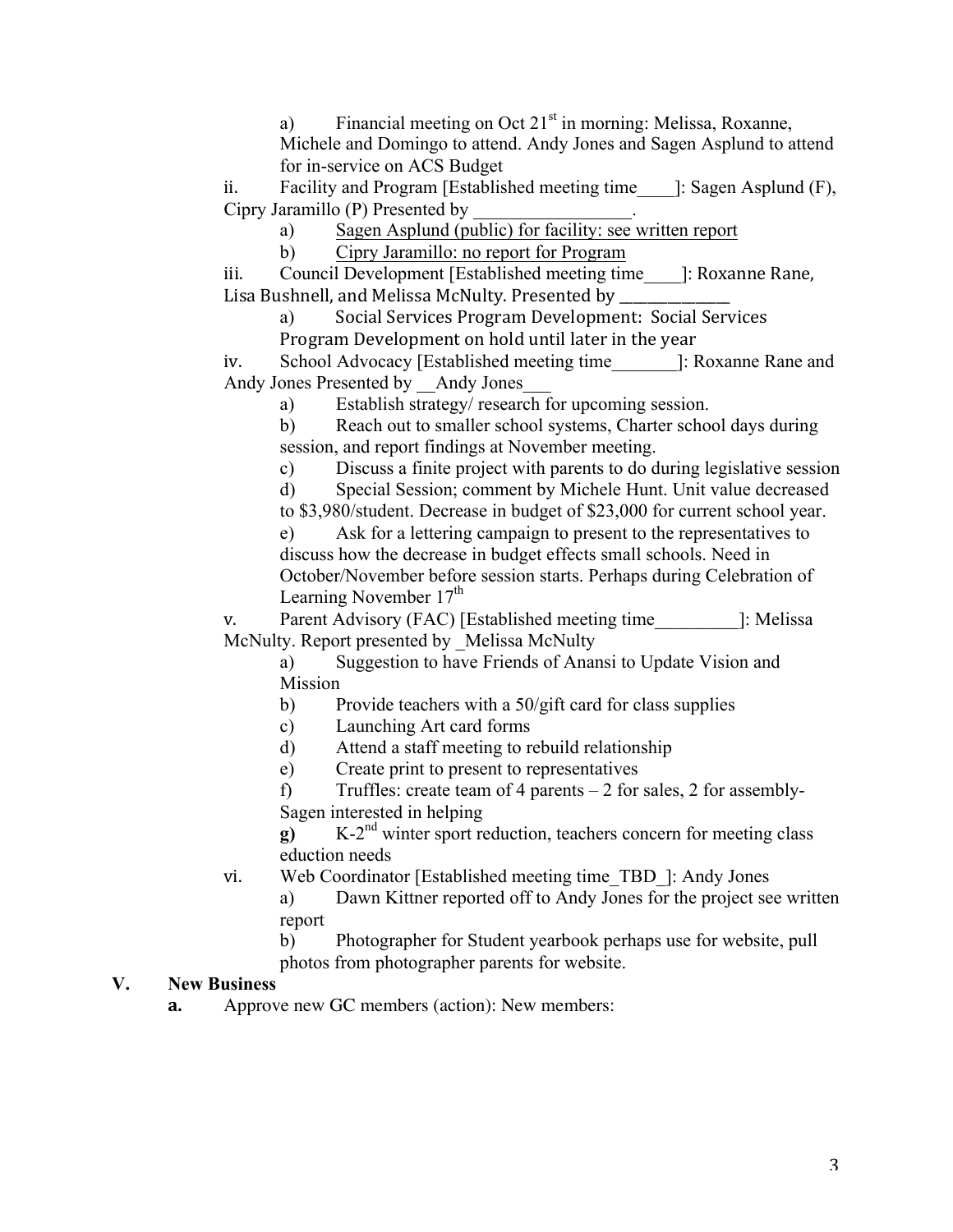*MOTION*: I, Melissa McNulty , move that the Anansi Charter School Governing Council approve the new members: Sagen Asplund . *Seconded by Andy Jones \_X\_\_ All Approved {X indicates All Approved}*

**b.** GC Officer Appointments (action):

President: Melissa McNulty Vice president: Andy Jones Treasurer: Roxanne Rane Secretary: Dawn Kittner

*MOTION*: I, Dawn Kittner , move that the Anansi Charter School Governing Council approve the appointment of the above noted officers. *Seconded by Sagen Asplund \_\_X\_ All Approved {X indicates All Approved}*

**c.** Travel Request Policy (action): Tabled

**d.** Henry Architects Contract (action): Reviewed contract, coordinate with Chil-Ax

*MOTION*: I, Melissa McNulty, move that the Anansi Charter School Governing Council approve the Henry Architects Contract. *Seconded by \_\_\_Dawn Kittner\_\_\_ \_X\_\_ All Approved {X indicates All Approved}*

**e.** Aftercare for families with a middle school and elementary child. (action):

i. Discussion maintains current policy for Aftercare fees, cost \$15 per day for Friday, \$10/ for rest of week. No Action required.

**f.** State Charter Conference: October 27<sup>th</sup>-28<sup>th</sup>: To attend: Michele Hunt

**g.** Publish GC Officers and "What we do" in ACS Director Newsletter

**h.** Budget Reduction Letter to Rep. Gonzales, Sen. Cisneros, and Parents

**i.** Confirmation of Attendance for GC Training November 10 from 12-5: To Attend-Sagen Asplund, Andy Jones, Melissa McNulty, Dawn Kittner, Cipry Jaramillo and Lisa Bushnell

## VI. Old Business

**a.** ESSA Focus Group Project: Andy Jones continue to work Michele Hunt

*VII.* Executive Session- [Limited to Personnel matters, Student discipline, Director]\* None

#### VIII. Items for next month's agenda

**a.** Legislative Priorities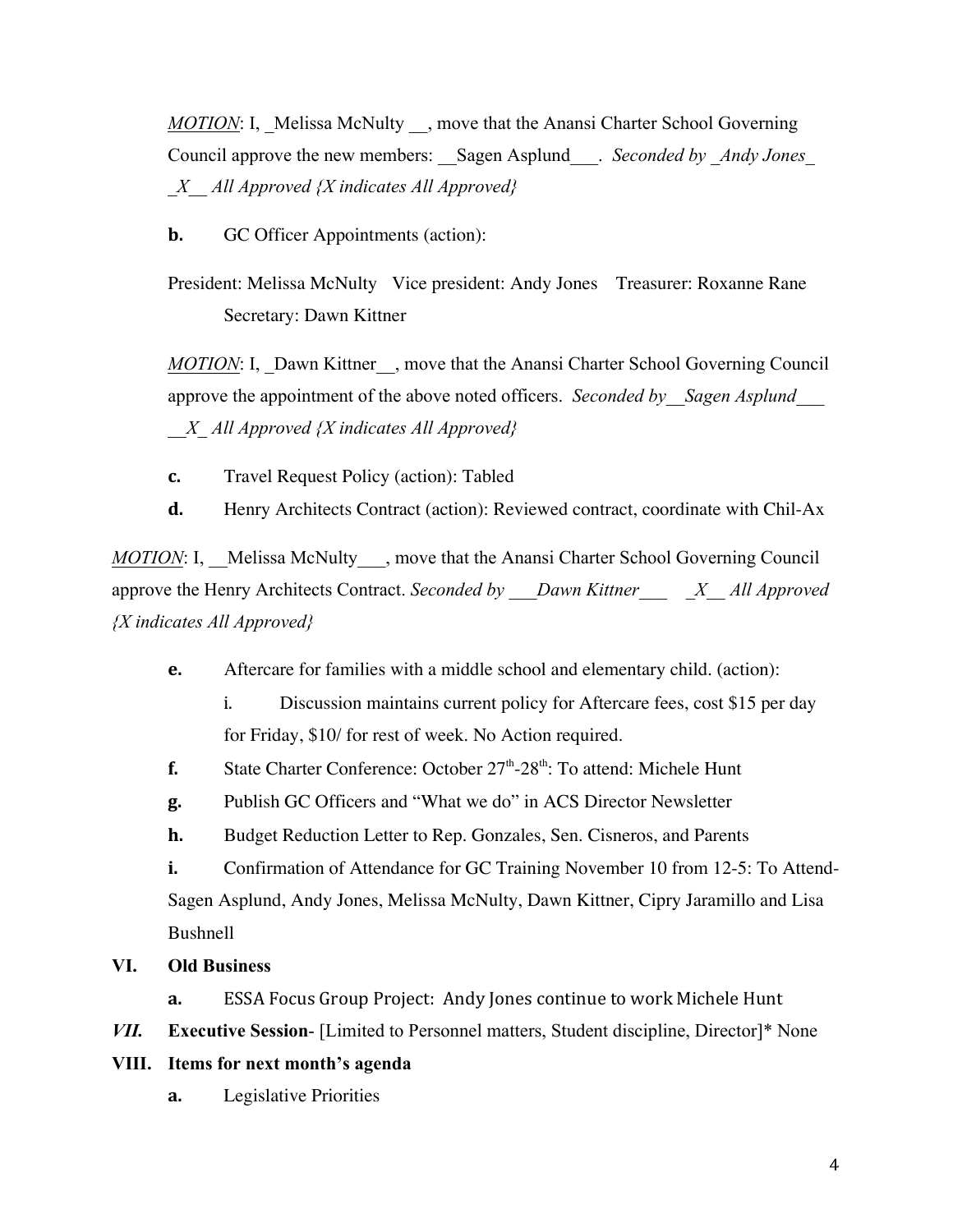- **b.** Executive Session for Director
- **c.** December  $8<sup>th</sup>$  meeting: Soiree after the meeting on the  $8<sup>th</sup>$
- **d.** Travel Request Policy

### IX. Roles and Responsibilities

**a.** Refreshments for November 10, 2016 meeting at UNM-Taos: Sagen Asplund

**b.** Melissa McNulty: Agenda, check in with Lisa and Cipry for Training, meeting change date to November  $17<sup>th</sup>$ 

**c.** Dawn Kittner: Meet with Roxanne Tuesday at 1200 for signature, enforce appropriate bus stop behavior

**d.** Lisa Bushnell: none, meeting with Rachel Kohlman for policies

**e.** Cipry Jaramillo: none

**f.** Roxanne Rane: Financial mtg Oct 21<sup>st</sup>, Andy and meet for letter legislation letter for budget, signature at bank.

**g.** Andy Jones: Oct 21<sup>st</sup> budget meeting, meet with Roxane for Advocacy, Get in touch with Michele for ESSA, Read email from Perry, enforce appropriate bus stop behavior

**h.** Sagen Asplund: Financial mtg, November Train, Facility meeting, meet with Michele for Truffle, refreshment for next meeting, enforce appropriate bus stop behavior

**i.** Michele Hunt: Officer Announcements in news letter, newsletter together, co chairs for truffle fair, ESSA project with Andy, call police tomorrow, policy for director travel request, Domingo Sanchez on Oct 21<sup>st</sup>.

X. Final Comments and Announcements: Bus stop children behavior is dangerous running to stops- ACS GC parents to address behavior. Change next meeting to Nov  $17<sup>th</sup>$ XI. Adjournment: *MOTION:* I, Dawn Kittner, move that the Anansi Governance Council adjourn. *Seconded by Roxanne Rane* X All Approved {X indicates All Approved} *Adjourned at: 2033*

\*Closing an Open meeting- THE LAW: if any meeting is closed pursuant to the exclusions contained in Subsection H of the section, the closure: 1) if made in an open meeting shall be approved by a majority vote of a quorum of the policy making body; 2) the authority for the closure and the subject to be discussed shall be stated with reasonable specificity in the motion calling for the vote in an open meeting; 3) the vote shall be taken in an open meeting; and 4) the vote of each individual member shall be recorded in the minutes. Only those subjects announced or voted upon prior to the closure by the policymaking body may be discussed in a closed meeting.